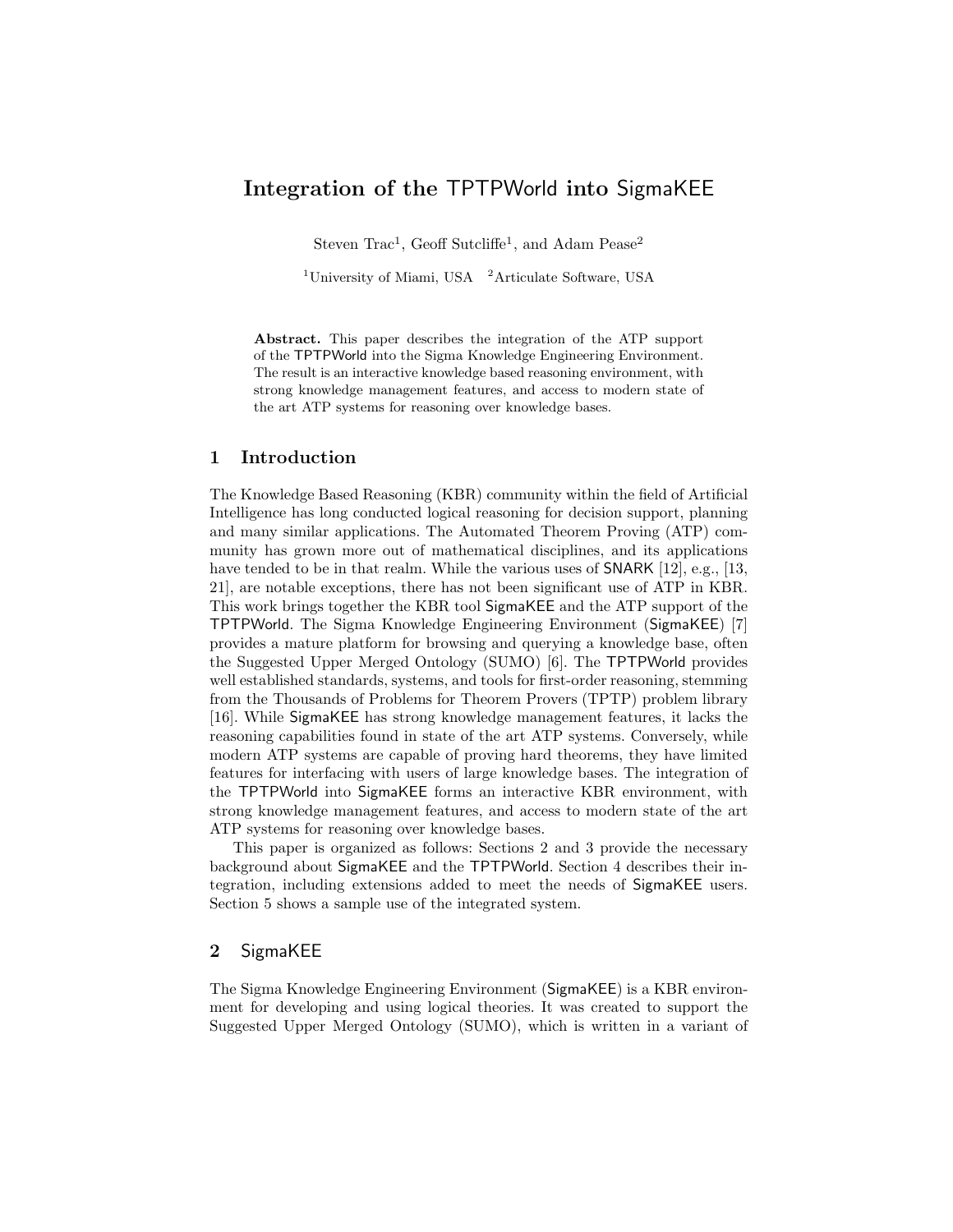the Knowledge Interchange Format (KIF) language [4] called Standard Upper Ontology Knowledge Interchange Format (SUO-KIF) [7]. SigmaKEE runs as an Apache Tomcat service, providing a browser interface to users. The main components are written in Java, and the user interface is generated by JSP. Users can upload a knowledge base for browsing and querying. An uploaded knowledge base is indexed for high performance browsing and searching. For ontology-like knowledge bases, which have a tree structure, a graph browser is provided. Figure 1 shows the graph browser interface for the top layers of the SUMO. Results from queries are presented in a hyperlinked KIF format that provides linkages back into the knowledge base, as shown in the example in Section 5.

The existing version of SigmaKEE includes a customized version of Vampire [10]. Among state of the art first order logical theorem provers available at the time of SigmaKEE's original development, only this version of Vampire, which is now 5 years old, had all the features required for theorem proving applications in SigmaKEE:

- The ability to extract an answer to a query as bindings of outermost existentially quantified variables in a conjecture.
- The ability to generate a detailed proof that explains how an answer to a query was derived.
- The ability to ask successive queries without reloading the knowledge base.
- The ability to perform basic arithmetic.

In addition, that version of Vampire was released under an approved open source license, and could therefore be tightly integrated with the open source SigmaKEE system.

| <b>Relation: subclass</b>    |                                  |                                                                                                     |       |
|------------------------------|----------------------------------|-----------------------------------------------------------------------------------------------------|-------|
|                              |                                  | direct-children documentation                                                                       | graph |
| Physical                     | 3                                | An entity that has a location in space-time. Note that locations are themselves understood to hav ^ |       |
| Process                      |                                  | Intuitively, the class of things that happen and have temporal parts or stages. Examples include    |       |
| DualObjectProcess 8          |                                  | Any Process that requires two, nonidentical patients.                                               | ٨     |
| <b>IntentionalProcess</b>    | 15                               | A Process that has a specific purpose for the CognitiveAgent who performs it.                       | ۸     |
| Motion                       | 8                                | Any Process of movement.                                                                            | ۸     |
| InternalChange               | 8                                | Processes which involve altering an internal property of an Object, e.g. the shape of the Ob        | ٨     |
| Relation: subclass           |                                  | Term: Process                                                                                       |       |
| Levels "above": 1            | Levels "below": 1                | Total term limit:                                                                                   |       |
| graph<br>Columns to display: | direct-children<br>documentation |                                                                                                     |       |

Fig. 1. SigmaKee Graph Browser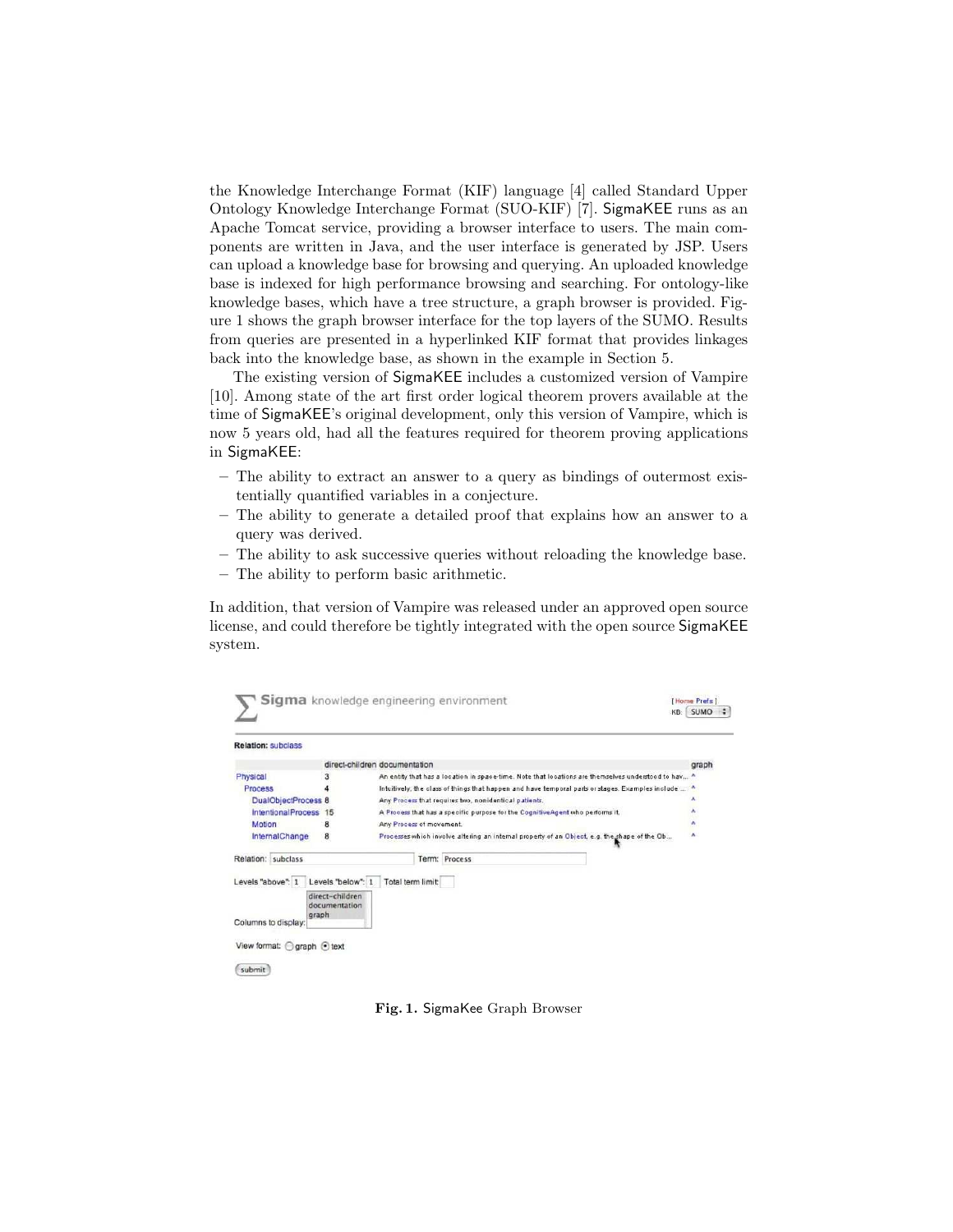## 3 TPTPWorld

The TPTPWorld is a package of TPTP data and software, including the TPTP problem library, a selection of ATP systems, and a suite of tools for processing TPTP format data. Although the TPTPWorld was developed and is primarily used for inhouse maintenance of the TPTP problem library, various components have become publically available and used in applications, e.g., [14, 19].

One of the keys to the success of the TPTP and related projects is their consistent use of the TPTP language [15]. The TPTP language was designed to be suitable for writing both ATP problems and ATP solutions, to be flexible and extensible, and easily processed by both humans and computers. The TPTP language BNF is easy to translate into parser-generator (lex/yacc, antlr, etc.) input [20]. The SZS ontology [17] provides a fine grained ontology of result and output forms for ATP systems, so that their results can be precisely understood when used as input to other tools. The ontology also recommends the way that ontology values should be reported in the output from systems and tools. Figure 2 shows an extract from the top of the result ontology (the full ontology is available as part of the TPTP distribution).



Fig. 2. SZS Ontology

The SystemOnTPTP utility is a harness that allows a problem written in the TPTP language to be easily and quickly submitted to a range of ATP systems and other tools. The implementation of SystemOnTPTP uses several subsidiary tools to prepare the input for the ATP system, control the execution of the chosen ATP system, and postprocess the output to produce an SZS result value and a TPTP format derivation. SystemOnTPTP runs in a UNIX environment, and is also available as an online service via http POST requests.<sup>1</sup>

The Interactive Derivation Viewer (IDV) [18] is a tool for graphical rendering and interaction with TPTP format derivations. The rendering uses shape and color to provide visual information about a derivation. The user can interact with the rendering in various ways – zooming, hiding, and displaying parts of the DAG according to various criteria, access to verification of the derivation, and an ability to provide a synopsis of a derivation by identifying interesting

 $^{\rm 1}$  Hosted at the University of Miami. A browser interface to the service is available at http://www.tptp.org/cgi-bin/SystemOnTPTP.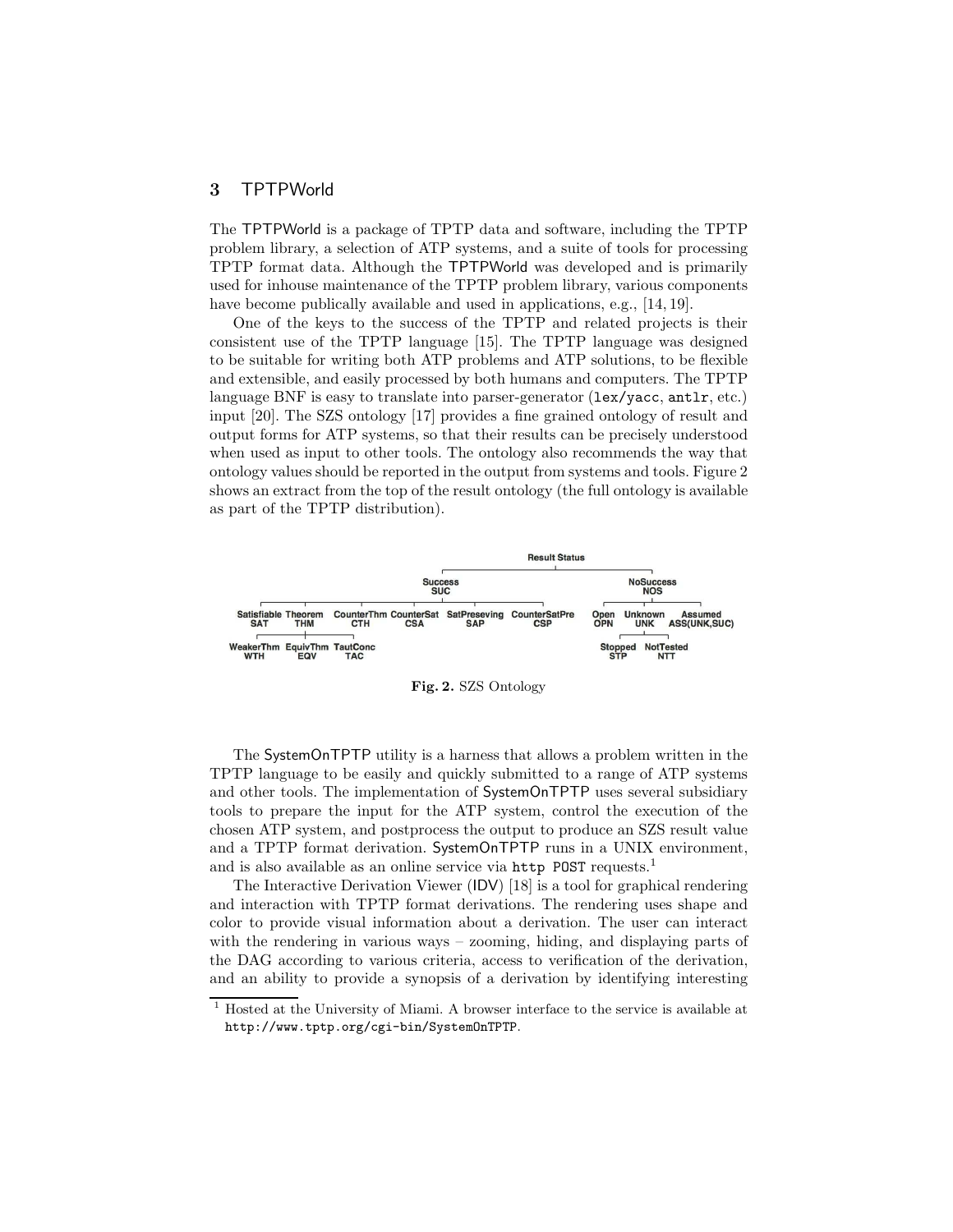lemmas using AGInT [9]. Figure 3 shows the renderings of the derivation and synopsis for the proof output by EP [11] for the TPTP problem PUZ001+1.



Fig. 3. EP's Proof by Refutation of PUZ001+1

The One Answer Extraction System (OAESys) is a tool for extracting the bindings for outermost existentially quantified variables of a conjecture, from a TPTP format proof of the conjecture. This is done by reproving the conjecture using the Metis system [5], from only the axioms used in the original proof. The variable bindings that Metis reports for each inference step of its proof are analyzed to extract the required bindings (Metis is the only system that we know of that outputs TPTP-compliant proofs and variable bindings for each inference step). The restriction to the axioms used in the original proof makes it highly unlikely for Metis to find a proof that provides different variable bindings to the original proof. If the axioms used are a subset of the axioms that were originally available, the problem given to Metis could be significantly easier than the original problem.

The Multiple ANSwer EXtraction (MANSEX) system is a framework for interpreting a conjecture with outermost existentially quantified variables as a question, and extracting multiple answers to the question by repetitive calls to an ATP system that can report the bindings for the variables in one proof of the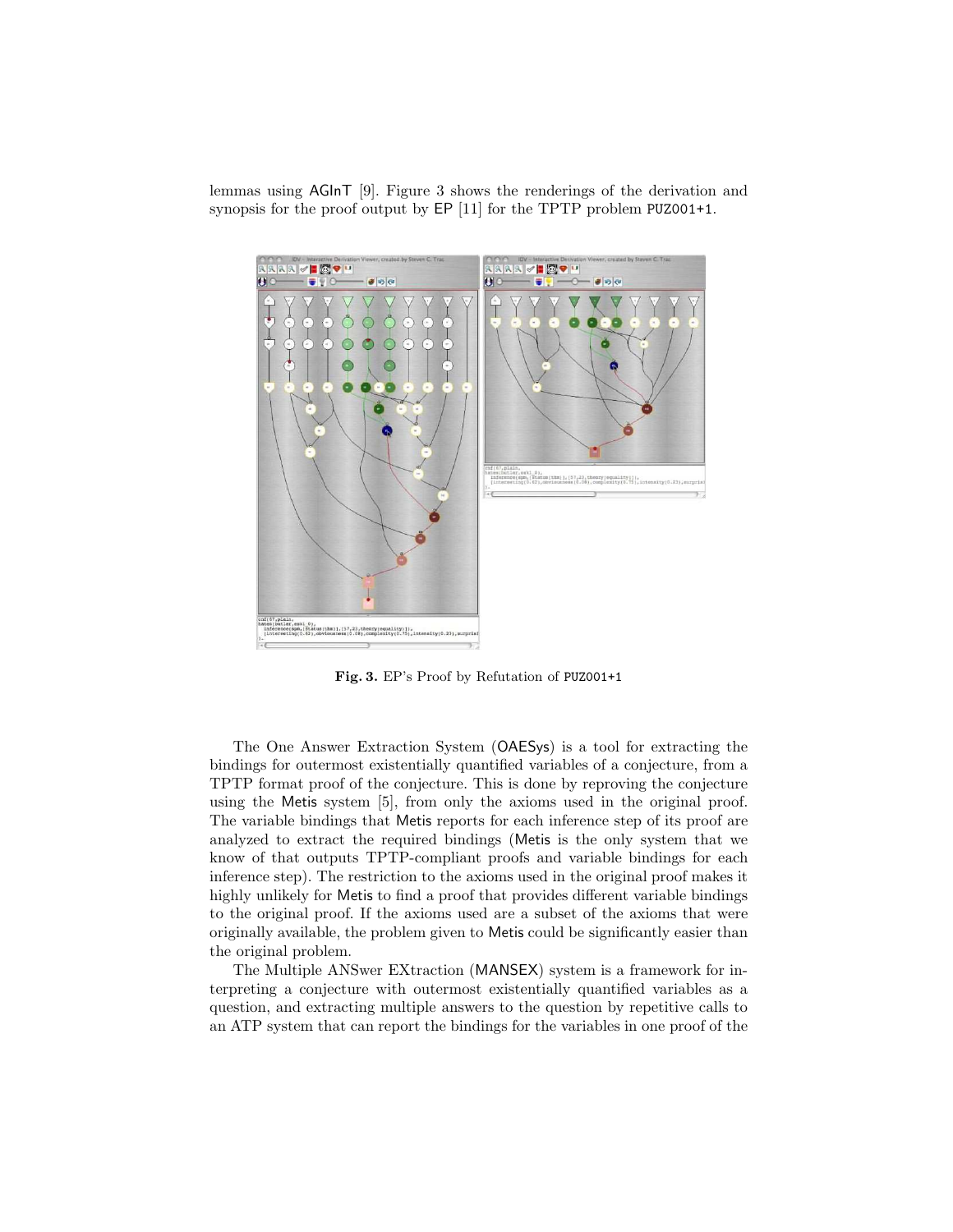conjecture.<sup>2</sup> Suitable ATP systems are SNARK, and a combination of EP and OAESys. At each iteration of MANSEX, the conjecture is augmented by conjoining either inequalities or negative atoms that deny previously extracted answers. The ATP system is then called again to find a proof of the modified conjecture. In the SigmaKEE context the process has been extended to hide the conjecture modifications from the user - details are provided in Section 4.

The TPTP-parser is a highly reusable Java parser for TPTP data, built using the antlr parser-generator.<sup>3</sup> The parser can easily be used without modifications in practically any application. This universality is achieved by isolating the parser code by an interface layer that allows creation of and access to abstract syntax representations of various TPTP elements. A simple but reasonably efficient default implementation of the interface layer is provided with the package.

## 4 Integration of the TPTPWorld into SigmaKEE

The integration of the TPTPWorld provides SigmaKEE with new capabilities:

- Internal support for TPTP format problems and derivations, using a SUO-KIF to TPTP translation and the the TPTP-parser.
- Access to ATP systems for reasoning tasks, using SystemOnTPTP.
- Question answering using OAESys, with the ability to provide multiple answers through use of the MANSEX framework.
- Presentation of TPTP format proofs using IDV, or using the existing hyperlinked KIF format extended with SZS ontology status values.
- An extended browser interface for access to these capabilities.

The integration has been implemented by adding external TPTPWorld tools to the SigmaKEE distribution, and embedding Java implementations of TPTPWorld tools directly into SigmaKEE.

SigmaKEE was developed to support knowledge bases written in SUO-KIF, e.g., SUMO. In order to make a large suite of ATP systems available for reasoning over such knowledge bases, through use of the SystemOnTPTP utility, knowledge bases are translated to the TPTP language when they are loaded. While much of the translation is syntactic, there are some constructs in SUMO that require special processing [8]. These include use of sort signatures, sequence variables, variable predicates and functions, and embedded (higher-order) formulae.

Once a knowledge base has been loaded into SigmaKEE, queries can be submitted. A query is translated to a TPTP format conjecture, and the previously translated knowledge base provides the axioms. These are submitted to an ATP system through the SystemOnTPTP utility. Queries with outermost existentially quantified variable are treated as questions whose answers are the values bound

<sup>&</sup>lt;sup>2</sup> Acknowledgement: The original multiple answer extraction system was developed outside the SigmaKEE project by Aparna Yerikalapudi, at the University of Miami.

<sup>&</sup>lt;sup>3</sup> Acknowledgement: The TPTP-parser was written primarily by Andrei Tchaltsev at ITC-irst. It is available from http://www.freewebs.com/andrei ch/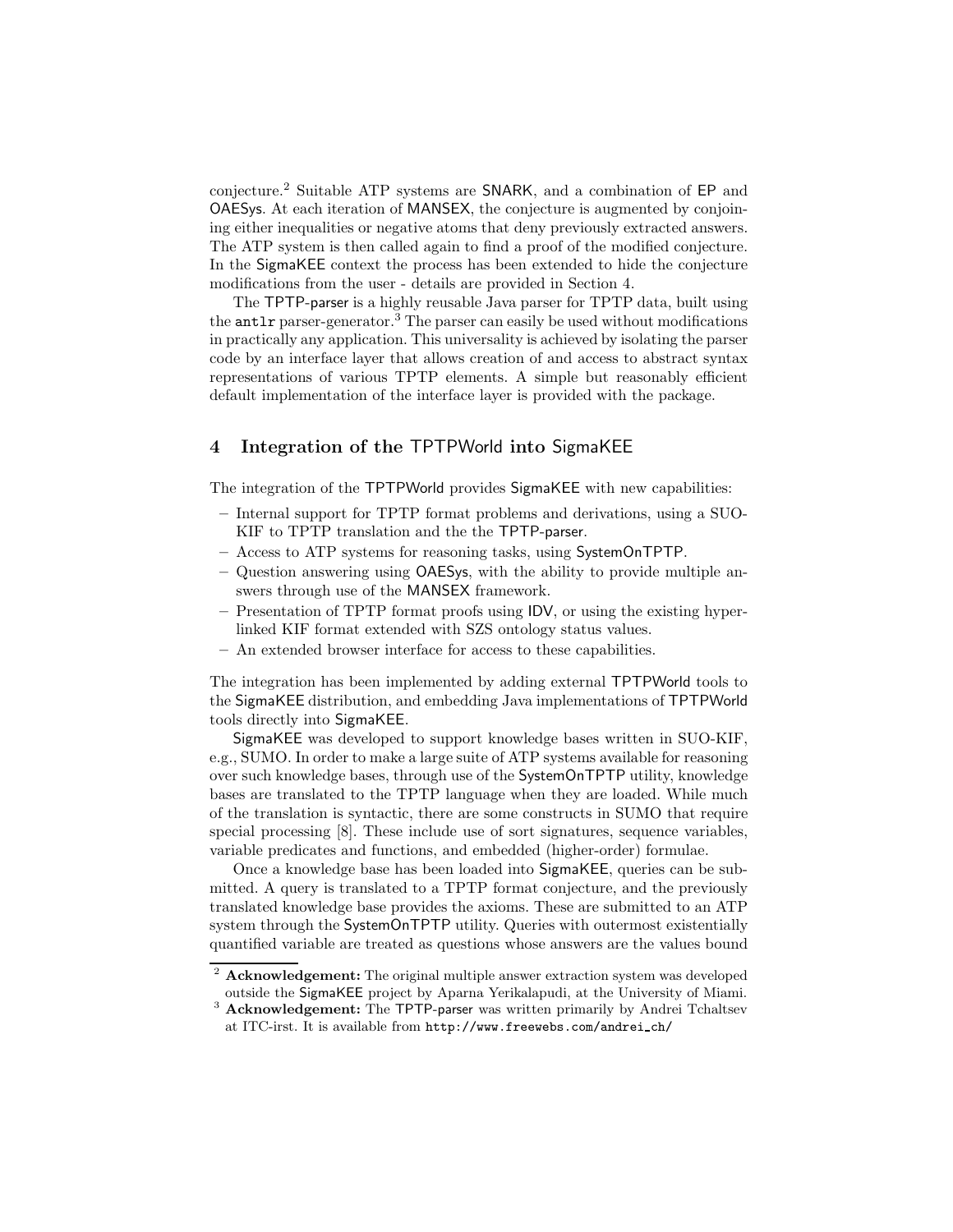to those variables in proofs. Three versions of SystemOnTPTP are available: remote access to the online SystemOnTPTP service via http POST requests, execution of a locally installed SystemOnTPTP, and a limited internal implementation of SystemOnTPTP. The ATP systems supported by the internal implementation are required to be TPTP-compliant in terms of both input and output, and have licensing that allows them to be added to SigmaKEE. At this stage E/EP, Metis, SNARK, and Paradox [3] are being used.

The advantage of using the local installation or internal implementation of SystemOnTPTP is that they do not rely on an online connection to the remote server. The advantage of the internal implementation is that it is portable to operating systems that do not have the UNIX environment required for SystemOnTPTP, e.g., Windows XP. The user chooses whether to use the remote SystemOnTPTP or a local one, and within that which ATP system to use. In the remote case the online system is queried to get a list of the available ATP systems. In the local case the ATP systems available in the local SystemOnTPTP installation (if any) and the internal implementation are available. If an ATP system is supported by the internal implementation and is also available through a local SystemOnTPTP installation, the internally supported one is used.

Answers to "question" conjectures are extracted from proofs using an embedding of OAESys into SigmaKEE. As Metis is one of the internally supported systems, it is available for use in OAESys. When the user requests more than one answer, an embedding of the MANSEX framework is used. In the SigmaKEE context the MANSEX process has been extended to hide the conjecture modifications from the user. This extension is done for the second and subsequent proofs found, as follows. After each answer has been extracted by OAESys, the existentially quantified variables in the original conjecture, i.e., the conjecture without the augmentations, are instantiated with the answer values. This instantiated conjecture and just the axioms used in the proof found by the chosen ATP system are passed to that ATP system. This this additional ATP system run finds a proof of the (instantiated form of the) original conjecture, rather than of the augmented conjecture. The use of MANSEX to get multiple answers is somewhat different to use of the customized version of Vampire mentioned in Section 2. MANSEX with OAESys requires multiple ATP system runs: two for the first answer (one to get a proof using the chosen ATP system and another to Metis within OAESys), and three for each successive answer (additionally the final call to the chosen ATP system). In contrast, the customized Vampire backtracks in its proof space to find multiple answers. As a side-effect, the customized Vampire can return the same answer multiple times if there are multiple proofs that produce the same variable bindings, while MANSEX does not.

The integration of the TPTPWorld provides SigmaKEE with three options for displaying results: TPTP format derivations in plain text format, IDV for displaying TPTP format derivations graphically, and the hyperlinked KIF format. IDV has been embedded into SigmaKEE so that it is directly available. The hyperlinked KIF format has been implemented by translation of TPTP format derivations into SUO-KIF using an augmentation of the TPTP-parser code, and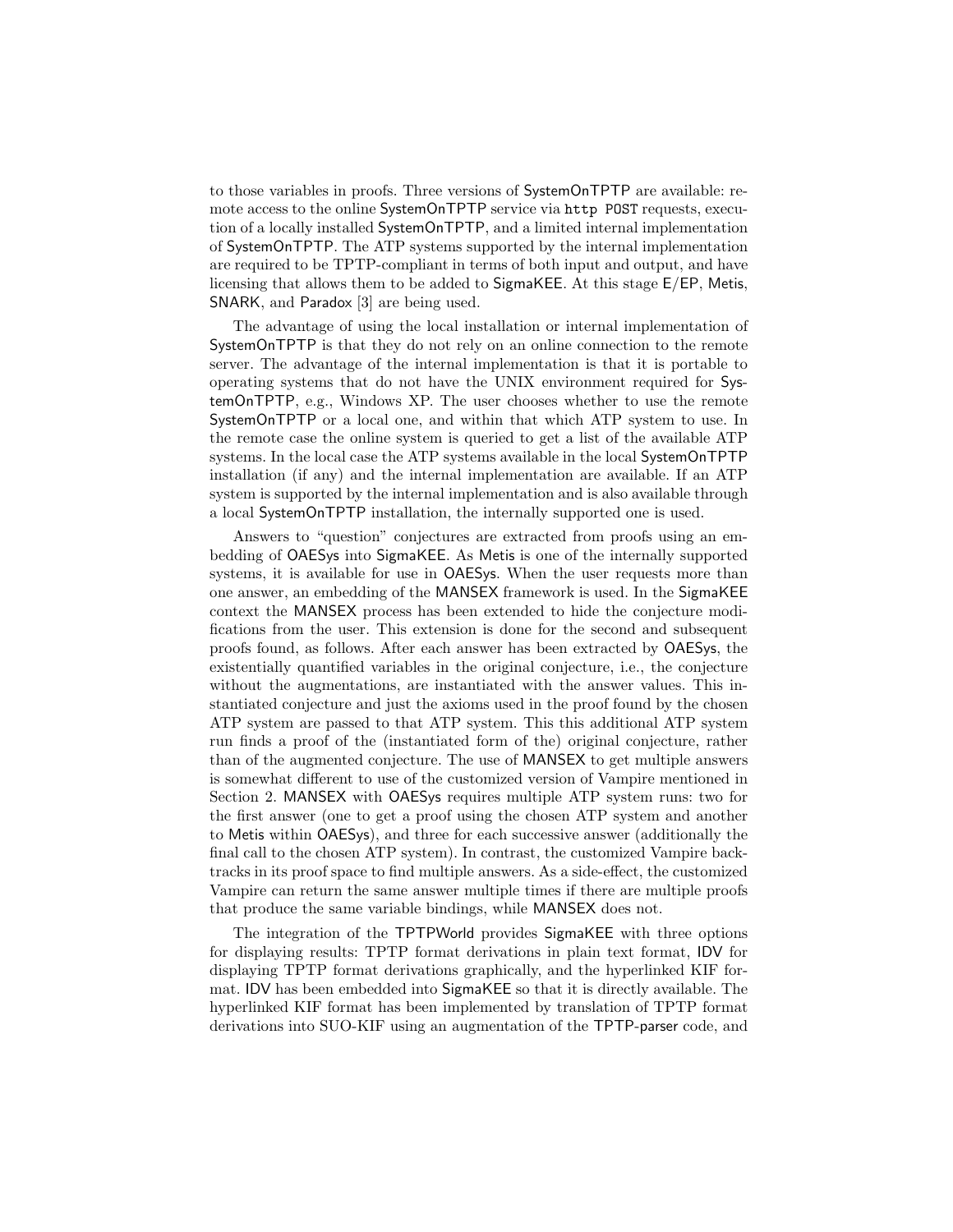then calling SigmaKEE's hyperlinked KIF presentation feature. The hyperlinked KIF format has been mildly extended to provide more precise information about the formulae in a proof, and to provide SZS status values. An example with a hyperlinked KIF format proof is given in Section 5.

The top part of Figure 4 shows the GUI interface. The interface allows the user to submit a query or to add to the current knowledge base. The interface has the following components (top to bottom, left to right):

- Formula text box The query or additions are put into this text box in SUO-KIF format.
- Local or Remote SystemOnTPTP, System Choose which SystemOnTPTP to use, and which ATP system.
- Maximum answers Desired number of answers for the query.
- Query time limit CPU time limit for the query.
- Output format TPTP, IDV, or hyperlinked KIF
- Ask button Execute the ATP system on the query.
- Tell button Add the data to the knowledge base.

## 5 Sample Use

As an example, EP's proof of the following SUO-KIF format query to the SUMO knowledge base is considered: (instance ?X PrimaryColor). The query asks for an instance of a primary color in the SUMO knowledge base. In SUMO the following are considered primary colors: Black, Blue, Red, White, and Yellow. The query was run using the internal implementation of SystemOnTPTP, asking for two answers, with a CPU limit of 300s, and hyperlinked KIF output. Figure 4 shows the result.

EP returns the first proof shown in the output, with SZS status Theorem. OAESys is used to extract the first answer - Red. The proof and answer are translated to the hyperlinked KIF format by SigmaKEE. MANSEX then augments the query to deny the answer Red, and EP returns another TPTP proof behind the scenes. OAESys is used to extract the second answer - Blue, which is used to instantiate the existentially quantified variable of the conjecture. EP returns the second proof shown in the output. The left column of the hyperlinked KIF is labeled SUO-KIF format formulae, with embedded HTML hyperlinks back to terms in the SUMO knowledge base. The right column describes the source of the formula: the parent formulae, the knowledge base (KB), or the query.

## 6 Conclusion

While KBR and ATP are both mature fields, there has not been significant cross-fertilization between the two communities. Both communities would benefit from a greater degree of interaction. The integration of the TPTPWorld into SigmaKEE brings together tools that support both communities, which should make collaboration easier, and drive further cross-disciplinary research.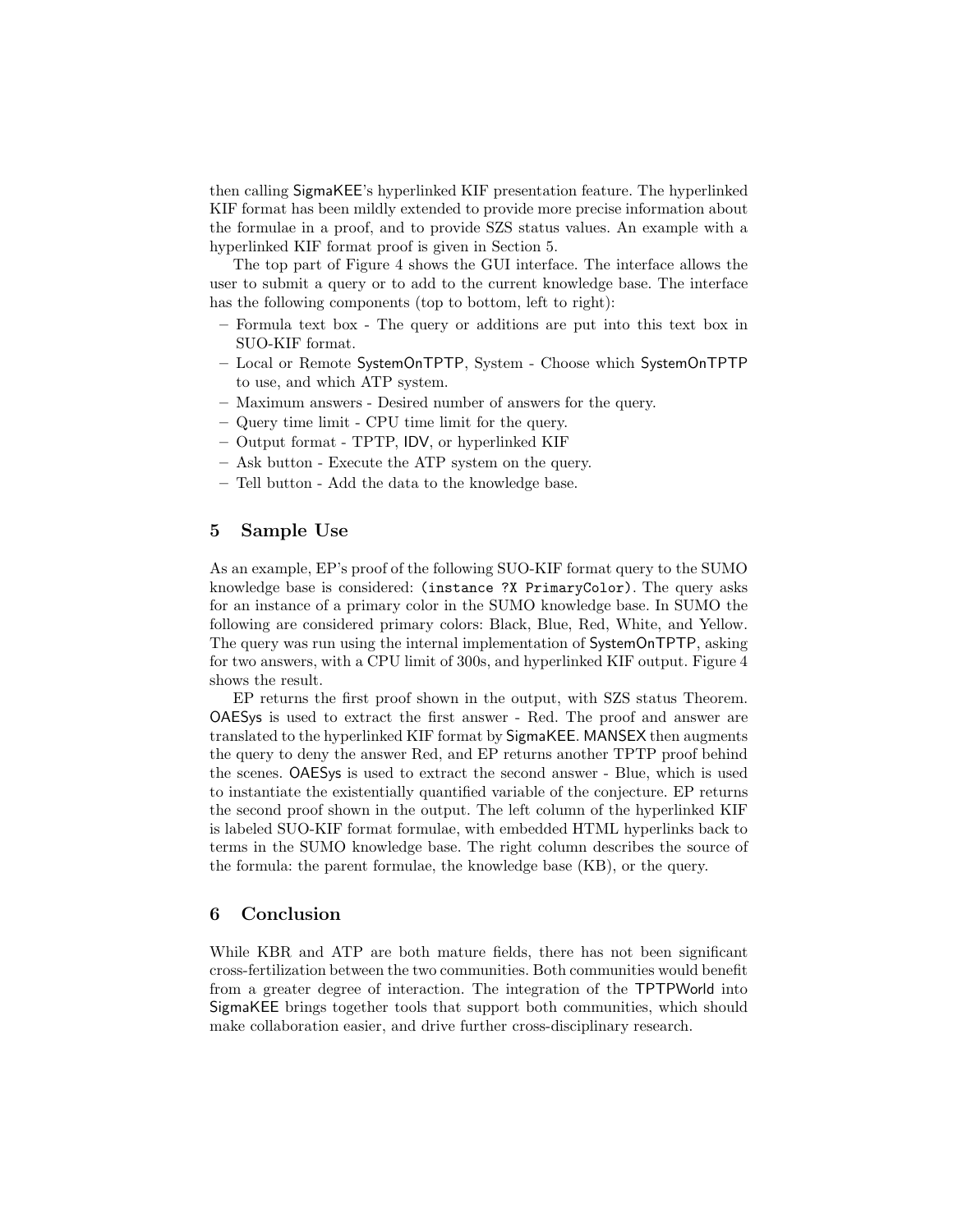| Sigma knowledge engineering environment<br>SystemOnTPTP Interface<br>(instance ?X PrimaryColor)                                                                               | [Home   Graph   Prefs   KB: SUMO . Language: |
|-------------------------------------------------------------------------------------------------------------------------------------------------------------------------------|----------------------------------------------|
| . Local SystemOnTPTP @ Remote SystemOnTPTP System: EP---0.999 .<br>Maximum answers: 2 Query time limit: 300<br>● TPTP Proof ● IDV-Proof tree ● Hyperlinked KIF<br>Ask<br>Tell |                                              |
| (SZS Status Theorem)<br>Answer 1. [definite] ?X6 = Red                                                                                                                        |                                              |
| $1.$ (exists $(2X6)$ )                                                                                                                                                        | [Query]                                      |
| (instance ?X6 PrimaryColor))                                                                                                                                                  |                                              |
| 2. (instance Red PrimaryColor)                                                                                                                                                | [KB]                                         |
| 3. (instance Red PrimaryColor)                                                                                                                                                | 2                                            |
| $4.$ (not                                                                                                                                                                     | $\mathbf{1}$                                 |
| (instance ?X6 PrimaryColor))                                                                                                                                                  |                                              |
| $5.$ (not                                                                                                                                                                     | 4                                            |
| (instance Red PrimaryColor))                                                                                                                                                  |                                              |
| 6. True                                                                                                                                                                       | 35                                           |
| (SZS Status Theorem)<br>Answer 1. [definite] $PX = Blue$                                                                                                                      |                                              |
| 1. (instance Blue PrimaryColor)                                                                                                                                               | [KB]                                         |
| 2. (exists (?X1)                                                                                                                                                              | <b>Instantiated</b>                          |
| (instance Blue PrimaryColor))                                                                                                                                                 | Query]                                       |
| $3.$ (not                                                                                                                                                                     | $\mathfrak{D}$                               |
| (exists(?X1)<br>(instance Blue PrimaryColor)))                                                                                                                                |                                              |
| $4.$ (not<br>(instance Blue PrimaryColor))                                                                                                                                    | 3                                            |
| 5. (instance Blue PrimaryColor)                                                                                                                                               | $\mathbf{1}$                                 |
| $6.$ (not                                                                                                                                                                     | 4                                            |
| (instance Blue PrimaryColor))                                                                                                                                                 |                                              |
| 7. True                                                                                                                                                                       | 65                                           |
| 8. True                                                                                                                                                                       | 7                                            |
| 9. True                                                                                                                                                                       | 8                                            |
|                                                                                                                                                                               |                                              |

Fig. 4. Sample hyperlinked KIF format proofs

Future work includes translation of SUMO and other knowledge bases to the new typed higher-order format (THF) of the TPTP language [2], and use of higher-order ATP systems such as LEO II [1] to answer higher-order queries over the knowledge bases.

## References

- 1. C. Benzmüller and L. Paulson. Exploring Properties of Normal Multimodal Logics in Simple Type Theory with LEO-II. In C. Benzmüller, C. Brown, J. Siekmann, and R. Statman, editors, Festschrift in Honour of Peter B. Andrews on his 70th Birthday, page To appear. IfCoLog, 2007.
- 2. C. Benzmüller, F. Rabe, and G. Sutcliffe. THF0 The Core TPTP Language for Classical Higher-Order Logic. In P. Baumgartner, A. Armando, and D. Gilles, editors, Proceedings of the 4th International Joint Conference on Automated Reasoning, Lecture Notes in Artificial Intelligence, 2008.
- 3. K. Claessen and N. Sorensson. New Techniques that Improve MACE-style Finite Model Finding. In P. Baumgartner and C. Fermueller, editors, Proceedings of the CADE-19 Workshop: Model Computation - Principles, Algorithms, Applications, 2003.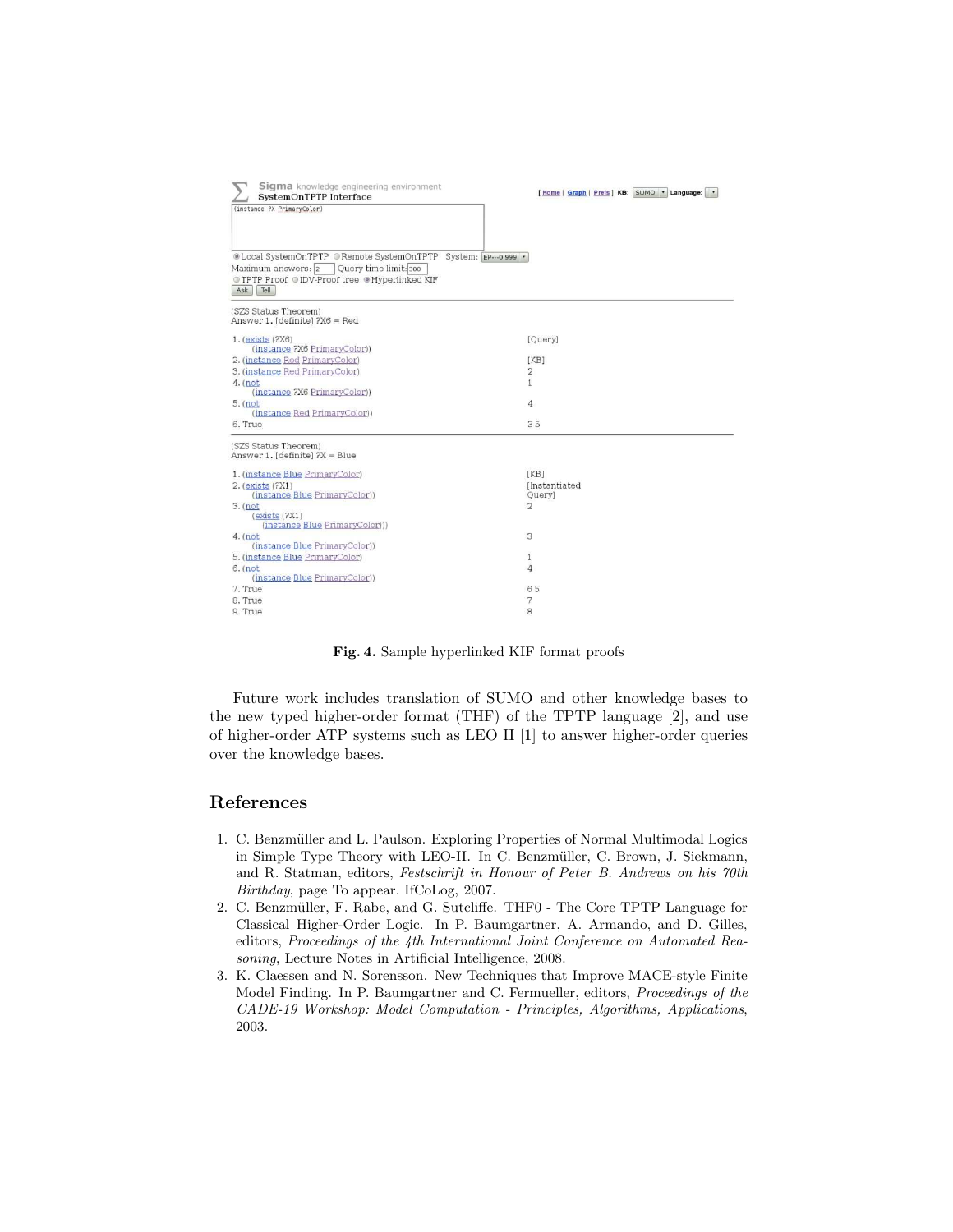- 4. M.R. Genesereth and R.E. Fikes. Knowledge Interchange Format, Version 3.0 Reference Manual. Technical Report Logic-92-1, Computer Science Department, Stanford University, 1992.
- 5. J. Hurd. First-Order Proof Tactics in Higher-Order Logic Theorem Provers. In M. Archer, B. Di Vito, and C. Munoz, editors, Proceedings of the 1st International Workshop on Design and Application of Strategies/Tactics in Higher Order Logics, number NASA/CP-2003-212448 in NASA Technical Reports, pages 56–68, 2003.
- 6. I. Niles and A. Pease. Towards A Standard Upper Ontology. In C. Welty and B. Smith, editors, Proceedings of the 2nd International Conference on Formal Ontology in Information Systems, pages 2–9, 2001.
- 7. A. Pease. The Sigma Ontology Development Environment. In F. Giunchiglia, A. Gomez-Perez, A. Pease, H. Stuckenschmidt, Y. Sure, and S. Willmott, editors, Proceedings of the IJCAI-03 Workshop on Ontologies and Distributed Systems, volume 71 of CEUR Workshop Proceedings, 2003.
- 8. A. Pease and G. Sutcliffe. First Order Reasoning on a Large Ontology. In J. Urban, G. Sutcliffe, and S. Schulz, editors, Proceedings of the CADE-21 Workshop on Empirically Successful Automated Reasoning in Large Theories, volume 257 of CEUR Workshop Proceedings, pages 59–69, 2007.
- 9. Y. Puzis, Y. Gao, and G. Sutcliffe. Automated Generation of Interesting Theorems. In G. Sutcliffe and R. Goebel, editors, Proceedings of the 19th International FLAIRS Conference, pages 49–54. AAAI Press, 2006.
- 10. A. Riazanov and A. Voronkov. The Design and Implementation of Vampire. AI Communications, 15(2-3):91–110, 2002.
- 11. S. Schulz. E: A Brainiac Theorem Prover. AI Communications, 15(2-3):111–126, 2002.
- 12. M.E. Stickel. SNARK SRI's New Automated Reasoning Kit. http://www.ai.sri.com/ stickel/snark.html.
- 13. M.E. Stickel. The Deductive Composition of Astronomical Software from Subroutine Libraries. In A. Bundy, editor, Proceedings of the 12th International Conference on Automated Deduction, number 814 in Lecture Notes in Artificial Intelligence, pages 341–355. Springer-Verlag, 1994.
- 14. G. Sutcliffe, E. Denney, and B. Fischer. Practical Proof Checking for Program Certification. In G. Sutcliffe, B. Fischer, and S. Schulz, editors, Proceedings of the Workshop on Empirically Successful Classical Automated Reasoning, 20th International Conference on Automated Deduction, 2005.
- 15. G. Sutcliffe, S. Schulz, K. Claessen, and A. Van Gelder. Using the TPTP Language for Writing Derivations and Finite Interpretations. In U. Furbach and N. Shankar, editors, Proceedings of the 3rd International Joint Conference on Automated Reasoning, number 4130 in Lecture Notes in Artificial Intelligence, pages 67–81, 2006.
- 16. G. Sutcliffe and C.B. Suttner. The TPTP Problem Library: CNF Release v1.2.1. Journal of Automated Reasoning, 21(2):177–203, 1998.
- 17. G. Sutcliffe, J. Zimmer, and S. Schulz. TSTP Data-Exchange Formats for Automated Theorem Proving Tools. In W. Zhang and V. Sorge, editors, Distributed Constraint Problem Solving and Reasoning in Multi-Agent Systems, number 112 in Frontiers in Artificial Intelligence and Applications, pages 201–215. IOS Press, 2004.
- 18. S. Trac, Y. Puzis, and G. Sutcliffe. An Interactive Derivation Viewer. In S. Autexier and C. Benzmüller, editors, Proceedings of the 7th Workshop on User Interfaces for Theorem Provers, 3rd International Joint Conference on Automated Reasoning, volume 174 of Electronic Notes in Theoretical Computer Science, pages 109–123, 2006.